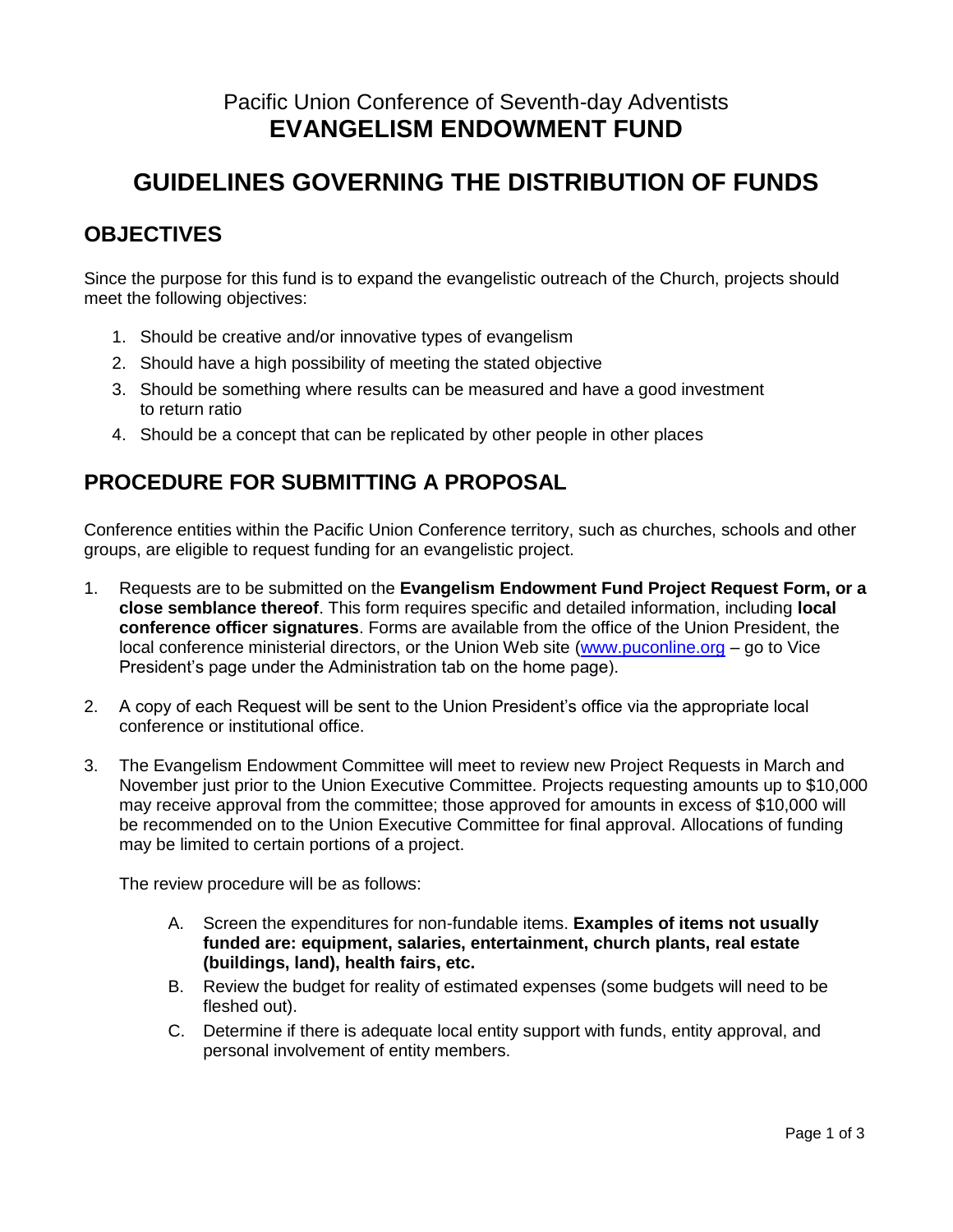- D. Ascertain if the project is feasible if a smaller amount is granted and what modifications would need to be made to the project.
- E. Eliminate projects that fail the screening and prioritize the others if the total is in excess of funds available.
- F. Contact requesting persons for further information, if necessary.
- 5. No block grants for discretionary evangelism use will usually be made.
- 6. Projects will be evaluated using the following criteria:
	- A. Achievability within 18 months
	- B. Creative / Innovative breaks new ground
	- C. Member Involvement
	- D. Sustainability / Modeling / Transferability
	- E. Funding participation by others
	- F. Measurability

#### **APPROVED PROJECTS**

Approved projects will have a project beginning lifetime of six months. The six-month period begins at the approval date. If the project is not started by taking the first draw on its allocation within the six month lifetime, it will be canceled. A project started within the six month beginning lifetime will be granted an additional 12 months for reimbursement of expenditures. After 18 months from beginning of funding, all remaining funds will be canceled. An updated Project Request may be submitted for a rollover of unused funds or with a request for new funding.

#### **STARTING A PROJECT AND REQUESTING REIMBURSEMENT**

- 1. Funding for projects will be available immediately after approval, by written, e-mailed, or faxed request to the office of the Union Undertreasurer:
	- Written: Pacific Union Conference ATTN: Stephen Mayer, Undertreasurer P O Box 5005 Westlake Village, CA 91359
	- Faxed: (805) 413-7241 Attn: Stephen Mayer

E-mail: [stephen@puconline.org](mailto:stephen@puconline.org) 

- 2. Projects receiving allocations of up to \$20,000 may request an advance of 25% of the total allocation to start the program.
- 3. Projects receiving allocations in excess of \$20,000 and not more than \$50,000 may request an advance of 20% of the total allocation to start the program.
- 4. Projects receiving allocations in excess of \$50,000 may receive an advance determined on a case-by-case basis.